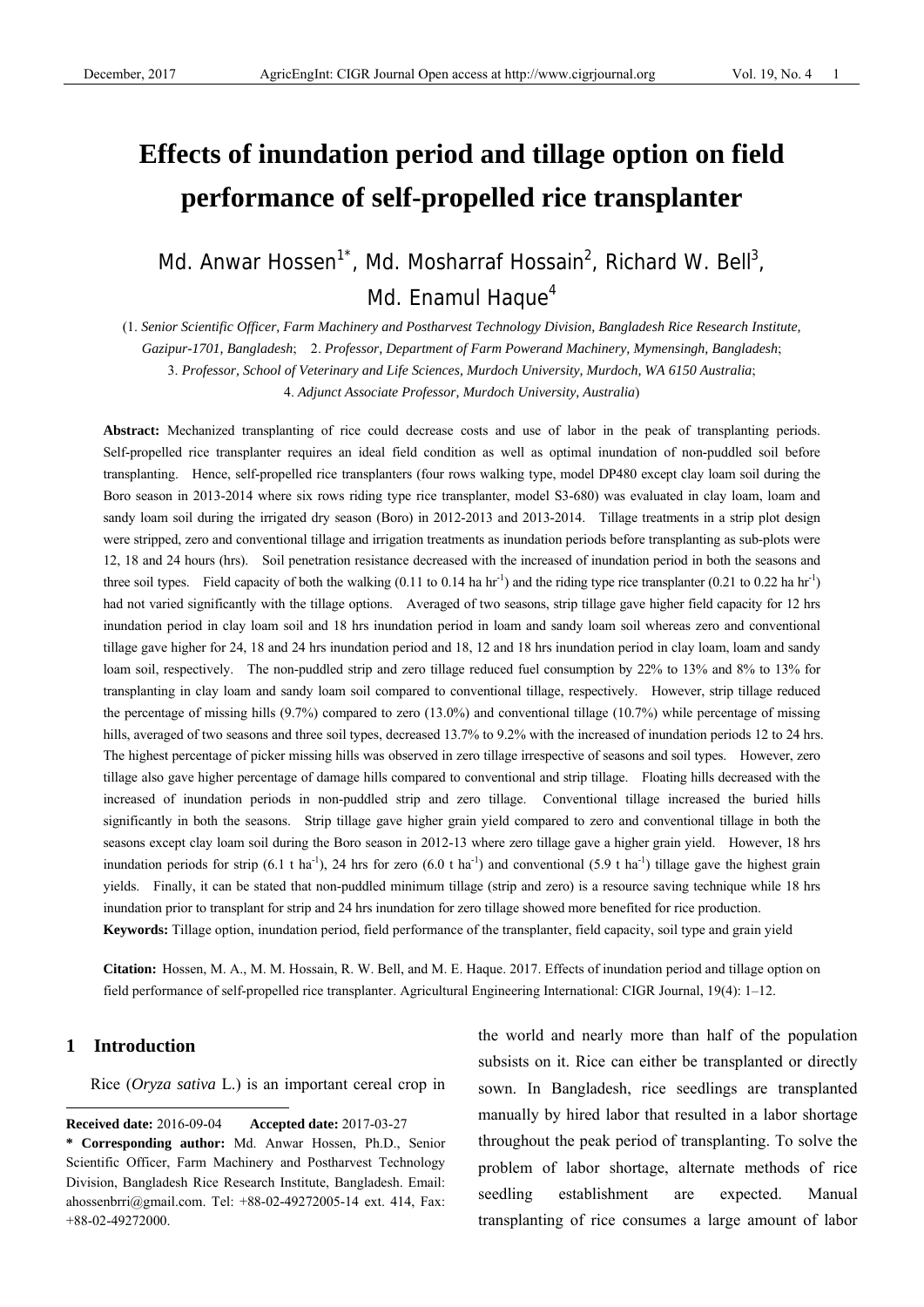forces. The manual transplanting of rice seedling is both time consuming and tiring. The total labor requirement for rice production in 1.0 hectare of land is about 156 man-days of which 45 man-days is consumed by seedling raising and transplanting which is about 29% of the total labor requirements (Rahman, 1997). Soil attached seedling is necessary in most of the cases for mechanical transplanting. The attached soil with seedling works as bonding elements which helps to maintain uniformity and stand-up state of seedlings, a crucial pre-requisite for mechanical transplanter operation in the field. The smooth operation of the rotary picker and successful isolation of a hill of seedling from its mate is largely determined by whether the seedlings were properly bounded by the soil and evenly distributed (CAME, 2007).

Mechanization is now essential for rice production and processing. The principal objective of agricultural mechanization is the notion of reduction in production cost and labor requirements. Agricultural mechanization using small scale machinery to agricultural production has been one of the outstanding developments in the developed countries (Osunbitana et al., 2005). In Bangladesh and other developing countries in Asia, manual transplanting of rice in puddled is conventional practice but relies on access to cheap readily-available labor. Besides being costly, cumbersome, and time consuming, puddling results in degradation of soil (Chauhan, 2012). The use of continuous puddling results in the formation of a hard pan with a consequent increase in bulk density and lowering of hydraulic conductivity below the plow layer (Singh et al., 2009). Although, tillage for rice establishment has significantly mechanized in Bangladesh, 16% -18% of the total production cost is involved in tillage and followed by leveling operation (BRRI, 2013). Puddling is done by repeated intensive tillage and leveling operation under ponded-water conditions, which help in controlling weeds by water stagnation in rice fields. Puddling is a rather extreme form of tillage because it results in aggregate breakdown and destruction of macrospores (Voase-Ringrose, 2000). Gupta et al. (2003) also stated that puddling destroys soil aggregates, breaks capillary pores, and disperses the soils

leading to increased bulk density of surface layers. Puddling to a greater extent creates a detrimental effect on soil physical condition for the following crop in rice based cropping system (Hobbs and Morris, 1996). Puddling should be avoided to overcome the delayed practice for the following crops in rice based cropping system. Minimum tillage showed an advantage over puddling in a clay loam soil for maintaining physical condition and saving field preparation time (Brown and Quantrill, 1973).

Due to shortage of human labor, farmers are compelled to practice delayed transplanting which causes rice yield loss at the rate of 60.0, 55.4 and 9.6 kg per ha per day during the Boro (after January), Aus (after May) and Aman (after mid of August) seasons, respectively in Bangladesh (Satter, 1999). It is therefore essential to adopt the mechanical transplanter to ensure the timeliness in transplanting. Labor shortages for rice transplanting across Asia are stimulating interest in mechanical transplanting. Mechanical rice transplanting is being introduced in Bangladesh and gaining popularity through the different intervention of some Governmental and Non-governmental organization. While the transplanters have been evaluated in puddled soils, there is little understanding of their efficacy with transplanting into soils following minimum tillage such as zero tillage and strip tillage. Mechanical rice transplanter has problems of poor traction, sinkage and steerability in the wet field like all other wetland agricultural machinery. Since, mechanical rice transplanter works on puddled soil; it encounters a hard surface at plow pan and a soft puddled soil at the top where it must also have sufficient bearing capacity to prevent sinkage of the float (skid). At the same time, the plow pan must not be too deep to provide necessary traction to propel the transplanter. Both traction and bearing capacity are dependent upon shear strength of the soil (Knight and Freitag, 1962). The non-puddled soil produced more traction and bearing capacity compared to puddled soil. Farmers of Bangladesh prepared to puddle the soil by 2 to 4 tillage operations followed by leveling which destroy the soil strength as well as plough pan. Weak soil strength and deeper plough pan hindered the speed of the rice transplanter, reduced the periphery of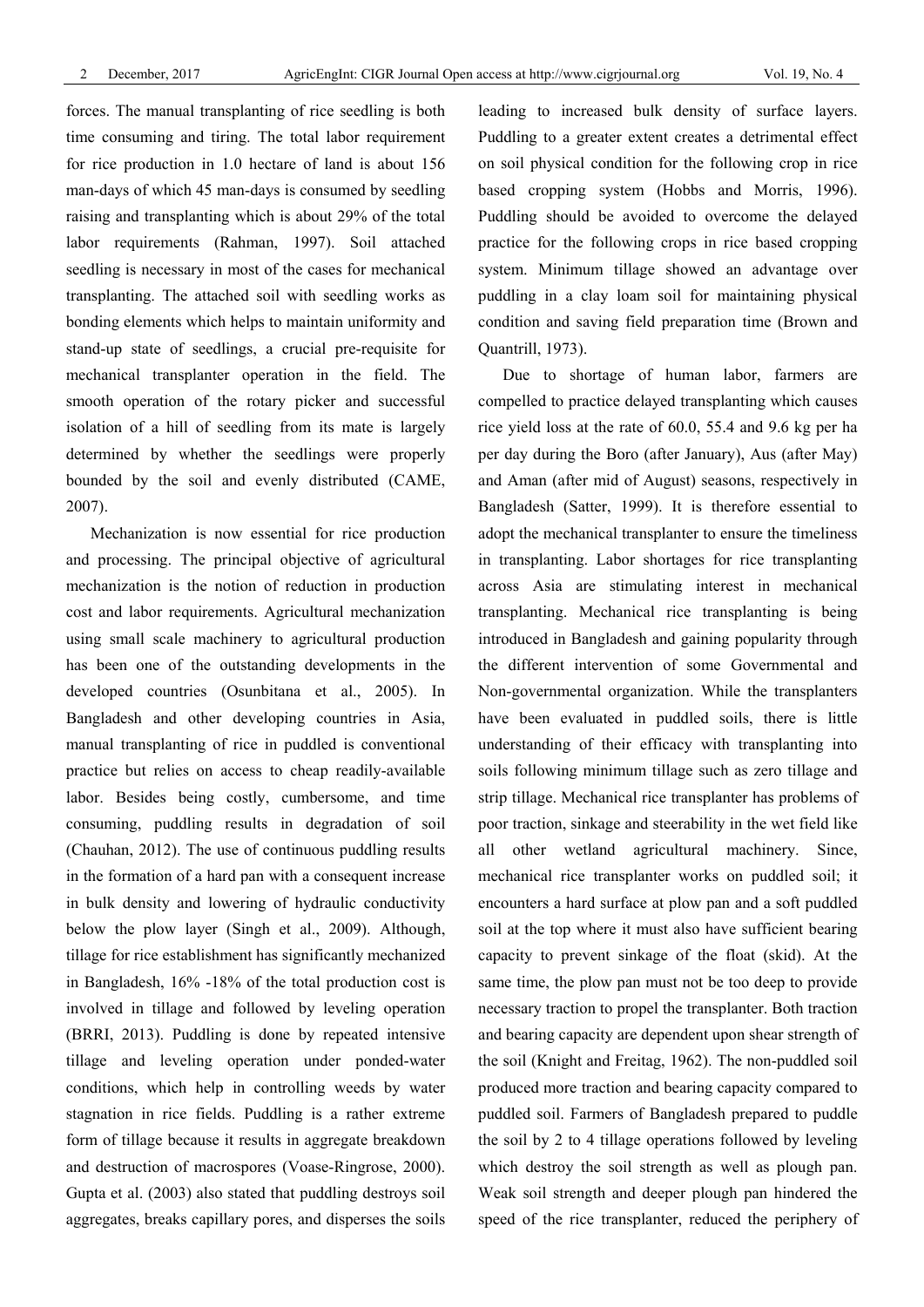the driving wheel and also reduced the plant to plant distance from a set of spacing because of slippage. Excessive degree of puddling reduced the field performance of rice transplanter. On the other hand, excessive puddling takes longer sedimentation period to recover the soil strength.

Recently, the scarcity of, and competition for, water has been increasing worldwide. By 2025, the per capita available water resources in Asia are expected to decline by 15-54 percent compared with 1990's availability (Guerra et al., 1998). Despite the constraints of water scarcity, rice production and productivity must rise in order to address the growing demand for rice driven largely by population growth and rapid economic development in Asia. Producing more rice with less water is therefore a formidable challenge for achieving food, economic, social, and water security for the region (Facon, 2000). In fact, the majority of the world's rice is being produced under flooded, so-called lowland conditions. Rice grown under traditional practices in the Asian tropics and subtropics requires between 700-1500 mm of water per cropping season depending on soil texture (Bhuiyan, 1992). However, this conventional water management method leads to a high amount of surface runoff, seepage, and percolation that can account for between 50%-80% of the total water input (Sharma, 1989). Because of the combined increasing demand for food with the increasing scarcity of water, rice producers face three major challenges: (i) to save water; (ii) to increase productivity; and (iii) to produce more rice with less water (Bouman and Tuong, 2001). Technological progress in rice cultivation is crucial for sustaining food security in Bangladesh. This paper presents the results of different inundation periods under minimum tillage for mechanized cultivation.

To overcome the labor and water shortages that have emerged in recent years, mechanical transplanting of rice under minimum tillage is of considerable interest but little is known about the optimal inundation period for soils before transplanting. Therefore, in this study both farmers' participatory and research station-based experiments evaluated the performance of a mechanical rice transplanter (four rows walk-behind type rice

transplanter, model DP480 and six rows riding type rice transplanter, model S3-680) at Bangladesh Rice Research Institute research farm, Gazipur and on a farmer's field at Kushtia and Rangpur, Bangladesh under minimum tillage options and varied inundation period during the irrigated season (Boro season) in 2012-2013 and 2013-14 with the following objectives.

# **Objectives**

- To discover the best inundation period for non-puddled mechanized transplanting under different tillage options
- To evaluate the field performance of the rice transplanters under different tillage and inundation periods

# **2 Materials and methods**

This study, both farmers' participatory and research station-based, was conducted to evaluate the performance of the mechanical rice transplanters at Bangladesh Rice Research Institute (BRRI) research farm, Gazipur (Latitude: 23°59'34.08" and Longitude: 90°24'27.55") and on a farmers' field at Kushtia (Latitude: 23°51'15.12" and Longitude: 89°14'30.12") and Rangpur (Latitude: 25°44'41.4960''N and Longitude: 89°16'32.1204''E), Bangladesh under minimum tillage option and varied inundation period during the Boro season in 2012-2013 and 2013-2014. Walking type rice transplanter (four rows, model DP480) was used except BRRI research farm, Gazipur during the Boro season in 2013-2014 where riding type rice transplanter (six rows, model S3-680) was used for seedling transplanting.

## **2.1 Experimental designs and treatments**

Tillage treatments in a strip plot design were strip tillage (ST), zero tillage (ZT) and conventional tillage (CT) to main plots arranged in a randomized complete block design (RCBD) with three replications and the irrigation treatments as inundation periods (IP) before transplanting as sub-plots within each main plot were 12 (IP<sub>1</sub>), 18 (IP<sub>2</sub>) and 24 (IP<sub>3</sub>) hrs.

#### **2.2 Soil sample collections and analysis**

A metal core (50 mm height and 49.8 mm diameter) was used to collect soil samples from 0-50 mm, 50- 100 mm and 100-150 mm from three different places in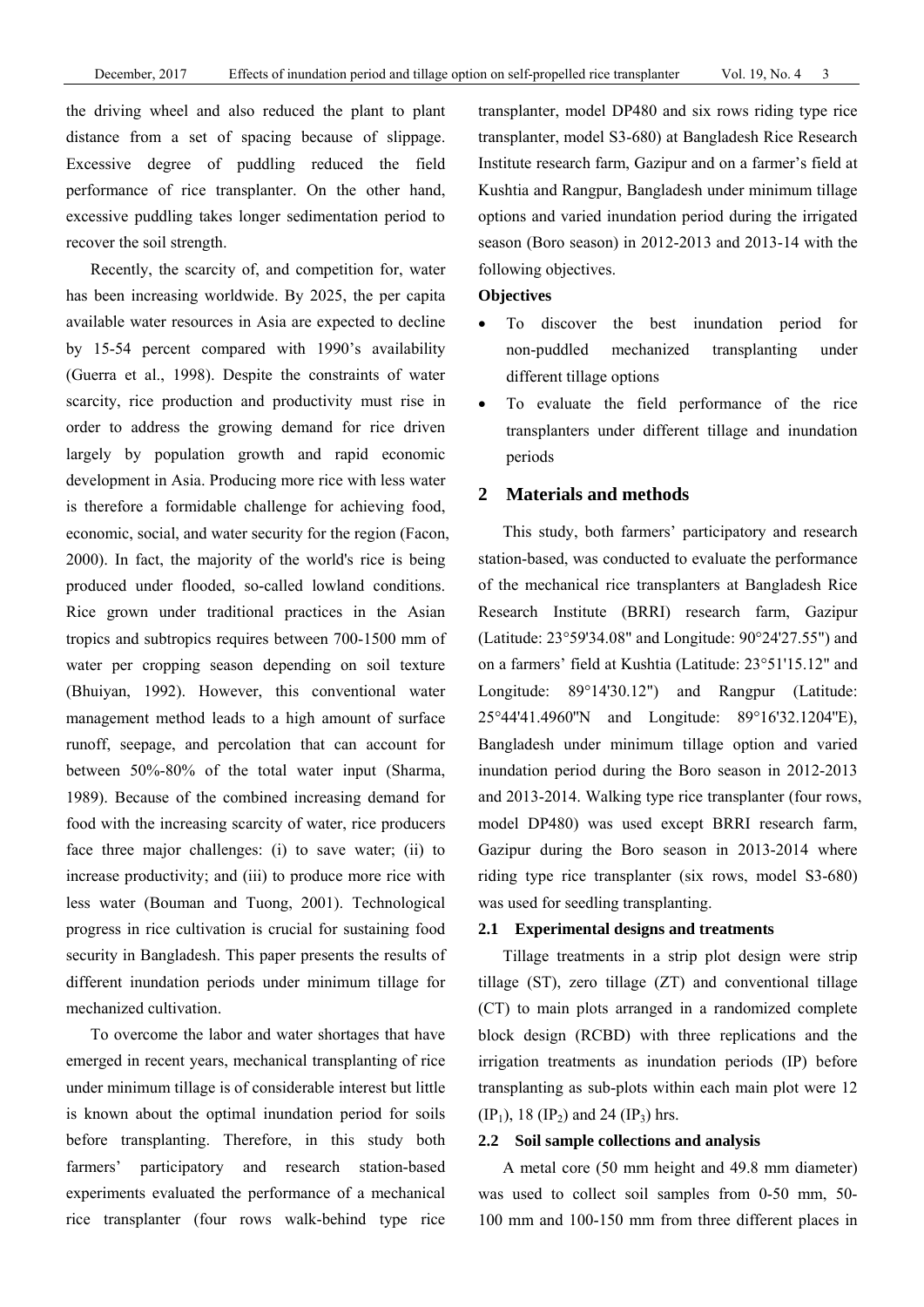the field to measure bulk density using the method described (Blake and Hartge, 1986). Soil samples were also collected from three different places at the depth of 0-150 mm to identify soil textural class, pH and organic matter. Soil of Gazipur, Kushtia and Rangpur experimental field is found as clay loam, loam and sandy loam textured with nearly neutral pH respectively (Table 1). Porosity and particle density were calculated using the formula described by Lowery et al. (1996). Textural class was determined by the USDA Soil Texture Triangle (Black, 1965).

**Table 1 Soil conditions of the experimental field (0-150 mm)** 

| Characteristics                             | Gazipur   | Kushtia | Rangpur    |
|---------------------------------------------|-----------|---------|------------|
| $%$ of sand                                 | 44.20     | 42.60   | 52.12      |
| % of clay                                   | 28.75     | 24.84   | 19.52      |
| $%$ of silt                                 | 27.05     | 32.56   | 28.36      |
| Soil texture                                | Clay loam | Loam    | Sandy loam |
| pH                                          | 6.2       | 8.1     | 5.23       |
| Organic matter content, $g \text{ kg}^{-1}$ | 19.4      | 17.5    | 16.8       |
| Bulk density, $g \text{ cc}^{-1}$           | 1.22      | 1.32    | 1.40       |
| Particle density, $g \text{ cc}^{-1}$       | 2.56      | 2.49    | 2.40       |
| Soil porosity, %                            | 0.48      | 0.53    | 0.58       |

#### **2.3 General Information of the experiment**

Each sub-plot size was  $112.2 \text{ m}^2$  (22 m long and 5.1 m width) in Gazipur whereas it was  $100.8 \text{ m}^2$  (21 m long and 4.8 m width) in Kushtia and  $102.0 \text{ m}^2$  (20.4 m long and 5.0 m width) in the Rangpur. Variety of BRRI dhan28 was transplanted both the Boro seasons in 2012-13 and 2013-14. Experimental operations were conducted based on guideline of the selected variety (Table 2).

**Table 2 General information regarding experimental characteristics** 

| Location     | Variety      | Date of seed<br>sowing | Date of<br>Transplanting | Date of<br>harvesting |
|--------------|--------------|------------------------|--------------------------|-----------------------|
| Boro/2012-13 |              |                        |                          |                       |
| Gazipur      | BRRI dhan28  | 10 Dec 2012            | 09 Jan 2013              | 05 May 2013           |
| Kushtia      | BRRI dhan28  | 04 Dec 2012            | 30 Dec 2012              | 03 May 2013           |
| Rangpur      | BRRI dhan29  | 05 Jan 2013            | 09 Feb 2013              | 14 June 2013          |
|              | Boro/2013-14 |                        |                          |                       |
| Gazipur      | BRRI dhan28  | 08 Dec 2013            | 30 Jan 2014              | 06 May 2014           |
| Kushtia      | BRRI dhan28  | 26 Nov 2013            | 30 Dec 2013              | 29 April 2014         |
| Rangpur      | BRRI dhan28  | 24 Dec 3013            | 17 Feb 2014              | 23 May 2014           |

# **2.4 Land preparation**

Conventional tillage: Two rotary tillage passes by 2-wheal tractor (WT) in non-saturated soil were followed by saturation of the soil then one further wet rotary tillage pass (i.e. the puddling operation) and a final leveling.

Strip tillage: The Versatile Multi-crop Planter (VMP) machine was used to make strips by rotating blades prior to pre0irrigation for transplanting. Average dimensions of the tilled strips were: 80 mm width  $\times$  40 mm depth.

Zero tillage: Transplanting was done directly into undisturbed soil after 12, 18 and 24 hrs of inundation. In both seasons, 75-100 mm height of previous rice crop straw was maintained.

#### **2.5 Soil resistance**

A hand Penetrometer (Model: Ejkelkemo, Serial no. 27180909, Netherlands) was used to measure the soil penetration resistance of both the puddled and non-puddled soil before transplanting. The force was recorded in newton (N) from the gauge reading for 0- 50 mm and 50-100 mm depths. Penetrometer readings were taken randomly at three places in each plot. Soil penetration resistance was calculated as MPa (1 Mpa =  $100$  N cm<sup>-2</sup>) based on the surface area of the cone fitted.

# **2.6 Fuel consumption**

Fuel consumption of the rice transplanter for transplanting operation was assessed during both the seasons. The fuel tank of the transplanter was filled before and after operations to determine the fuel use and duration of each operation was recorded. Fuel consumption was calculated as liter per hour  $(l h^{-1})$  based on the volume of fuel required to refill the tank after operation (l) and time of operation (h).

# **2.7 Specifications of the rice transplanters**

Walking type rice transplanter (WRT) was used except BRRI research farm, Gazipur during the Boro season in 2013-2014 where riding type rice transplanter (RRT) was used to conduct the study. Specification of the transplanters is presented in Table 3.

# **2.8 Transplanter setting during operation**

There are three options to adjust plant to plant spacing in the rice transplanter (DP 480 and S3 680). The transplanter was set to maintain 150 mm distance between each hill and hill spacing between rows (line to line spacing) was 300 mm which a fixed for the rice transplanter. In the puddled field, the transplanting depth control lever was adjusted to the shallow mode whereas it was adjusted to the deeper mode in the non-puddled field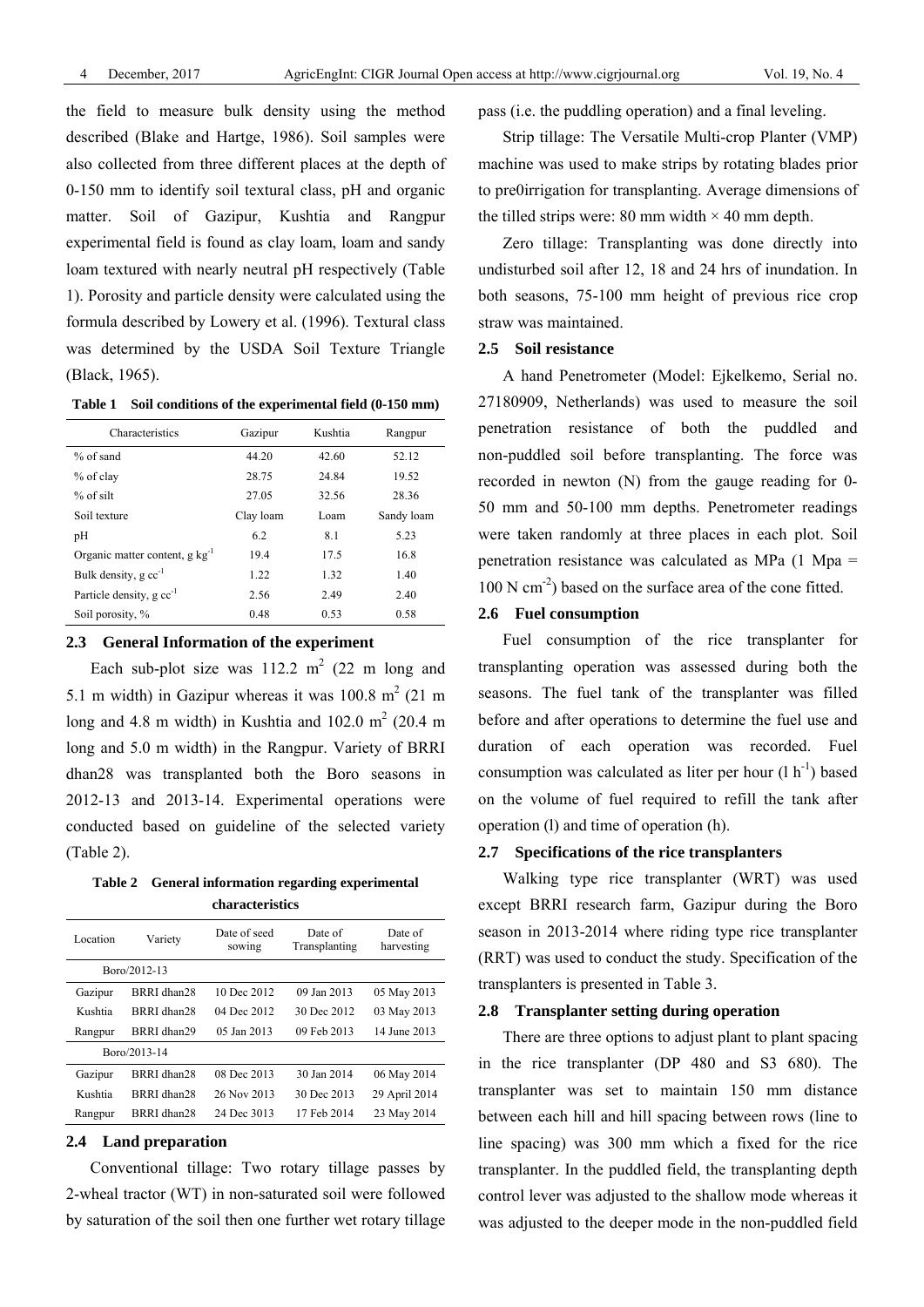to maintain 20-30 mm depth of seedling placement. The picker was set at point 5 (DP-480) and point 3 (S3-680) to maintain similar numbers of seedlings per hill in all tillage types.

| Table 3 Specifications of the walking and riding type rice |
|------------------------------------------------------------|
| transplanters (RT)                                         |

| Description of items |                                          |         |                                           |                                          |  |  |  |  |  |  |
|----------------------|------------------------------------------|---------|-------------------------------------------|------------------------------------------|--|--|--|--|--|--|
|                      | Country of origin, model and type        |         | South Korea<br>(DP480) and walk<br>behind | South Korea<br>$(S3-680)$ and<br>ride on |  |  |  |  |  |  |
|                      | Type                                     |         | Walking type<br>(WRT)                     | Riding type<br>(RRT)                     |  |  |  |  |  |  |
|                      | Overall length, width $\&$<br>height, mm |         | 2385×1530×870                             | 3120×2140×1655                           |  |  |  |  |  |  |
|                      | Overall weight, kg                       |         | 160                                       | 620                                      |  |  |  |  |  |  |
|                      | Type                                     |         | 4-strocke and<br>air-cooled               | 4-stroke and<br>air-cooled               |  |  |  |  |  |  |
| Dimensions           | Displacement (CC)                        |         | 147                                       | 437                                      |  |  |  |  |  |  |
|                      | Maximum output<br>kW/rpm                 |         | 3/1800                                    | 10.5/3600                                |  |  |  |  |  |  |
|                      | Fuel tank capacity, L                    |         | 3.4                                       | $15 - 20$                                |  |  |  |  |  |  |
|                      | Starting method                          |         | Recoil                                    | Electric motor                           |  |  |  |  |  |  |
|                      | Steering                                 |         | Hydraulic power<br>steering mode          | Hydraulic power<br>steering mode         |  |  |  |  |  |  |
| Traveling<br>Section | Rear                                     |         | Rubber lug wheel                          | Solid rubber                             |  |  |  |  |  |  |
|                      | Gearshift                                | Forward | 2 speeds                                  | 2 speeds                                 |  |  |  |  |  |  |
|                      |                                          | Reverse | 1 speed                                   | 1 speed                                  |  |  |  |  |  |  |
|                      | Transplanting<br>mechanism               |         | Rotary                                    | Rotary type                              |  |  |  |  |  |  |
|                      | Number of rows                           |         | 4                                         | 6                                        |  |  |  |  |  |  |
|                      | Row to row distance,<br>mm               |         | 300                                       | 300                                      |  |  |  |  |  |  |
| Transplanting        | Plant to plant distance,<br>mm           |         | 110, 130, 150                             | 140, 160, 180, 200                       |  |  |  |  |  |  |
| Section              | Planting pitch control                   |         | Adjustable                                | Adjustable                               |  |  |  |  |  |  |
|                      | Planting depth control                   |         | Adjustable                                | Adjustable                               |  |  |  |  |  |  |
|                      | Planting depth, cm                       |         | $0.8 - 4.4$                               | $0.8 - 4.4$                              |  |  |  |  |  |  |
|                      | No. of seedling rack<br>(No.)            |         | 4                                         | 6                                        |  |  |  |  |  |  |
|                      | Transplanting speed,<br>$m s^{-1}$       |         | $0.6 \text{ to } 1.0$                     | 0 to 1.36                                |  |  |  |  |  |  |

#### **2.9 Transplanter performances**

Field capacity of the rice transplanter was calculated as hectors per hour (ha  $h^{-1}$ ) based on the area covered per unit time. Rice transplanter turning time during field operation, seedling feeding time, operator's personal time, adjustment time etc. were summed to calculate the actual field capacity of rice transplanter, which is transplanting area covered (ha) divided by the time of operation (h). Transplanting data regarding missing, damaged, floating and buried hills were counted from 1.2 m<sup>2</sup> (1.2  $\times$  1.04 m) per plot in both the Boro seasons.

#### **2.10 Statistical Analysis**

Data were analyzed as a two-way factorial design (three tillage  $\times$  three inundation periods) according to Gomez and Gomez (1984) using Crop Stat 7.2 software (IRRI, 2007). Means were compared with the least significant difference (LSD) test using Statistix 10 program (Statistix 10 software, 2013). Simple correlation analysis was carried out with Excel to determine the relationship of grain yield to yield attributes.

# **3 Results**

#### **3.1 Soil resistance before transplanting**

Soil penetration resistance before transplanting responded to the interaction of tillage × inundation period in 0 to 50 mm depth in CLS and LS and 50 to 100 mm depth in SLS during the Boro/2012-2013 seasons (Table 4). Tillage showed significant effect on soil penetration resistance irrespective of depth and soil types except LS and CLS in 50-100 mm depth during the Boro/2012-2013 and 2013-2014 seasons, respectively. However, inundation period showed a significant effect on soil penetration resistance only in SLS and LS in 50-100 mm depth during the Boro/2012-2013 and 2013-2014 seasons, respectively while it was decreased with the increased of inundation period irrespective of seasons and soil types except CT and ST in CLS and LS during the Boro/2012-2013 seasons, respectively. It might be the causes of soil type, texture, amount of clay and soil settlement. Soil penetration resistance varied largely with moisture content, texture, type and amount of clay and the arrangements of particles in the soil matrix (Bhagat, 2003). Minimum tillage (ST and ZT) gave higher soil penetration resistance to 0-50 mm depth compared to CT irrespective of soil types and seasons whereas it was inconsistent in 50-100 mm depth. This result is coincided with the finding of Carman (1997) and Martinez et al. (2008) where minimum tillage gave higher soil resistance compared to CT at the soil surface. Among three soil types, LS gave lower soil resistance compared to CLS and SLS under different tillage and inundation period because of particle arrangement and less compacted soil. Traction development by the rice transplanter is directly related to soil resistance and depth of the hard surface of plough pan (Behera et al., 2009).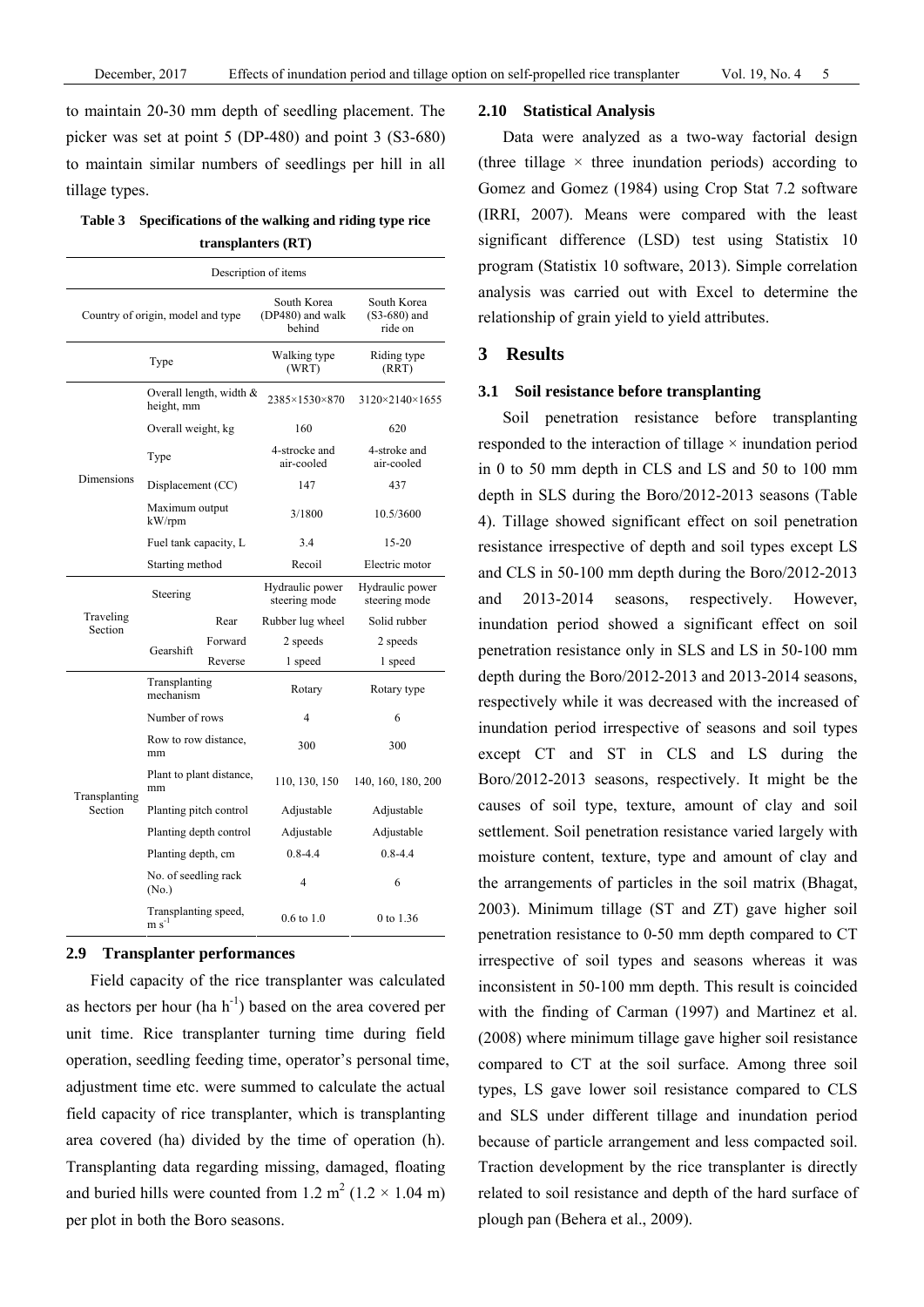**Table 4 Soil penetration resistance (MPa) during transplanting as affected under different tillage options and inundation period** 

|            |                     |                     |                                |                      | Boro/2012-13             |           |                       |                          |                          |  |  |
|------------|---------------------|---------------------|--------------------------------|----------------------|--------------------------|-----------|-----------------------|--------------------------|--------------------------|--|--|
|            |                     |                     |                                | 50 mm depth          |                          |           | 100 mm depth          |                          |                          |  |  |
| Soil       | Treat               | $IP_{12}$           | $IP_{18}$                      | $IP_{24}$            | Mean                     | $IP_{12}$ | $IP_{18}$             | $IP_{24}$                | Mean                     |  |  |
|            | <b>ST</b>           | 0.16                | 0.13                           | 0.10                 | 0.13                     | 0.20      | 0.15                  | 0.16                     | 0.17                     |  |  |
|            | ZT                  | 0.19                | 0.16                           | 0.14                 | 0.16                     | 0.23      | 0.22                  | 0.20                     | 0.21                     |  |  |
| CLS        | <b>CT</b>           | 0.07                | 0.09                           | 0.12                 | 0.09                     | 0.16      | 0.16                  | 0.18                     | 0.17                     |  |  |
|            | Mean                | 0.14                | 0.13                           | 0.12                 | $\sim$                   | 0.20      | 0.18                  | 0.18                     |                          |  |  |
|            | LSD <sub>0.05</sub> |                     | T=0.016 and $T \times IP=0.03$ |                      |                          |           |                       | $T = 0.02$               |                          |  |  |
|            | ST                  | 0.04                | 0.07                           | 0.08                 | 0.06                     | 0.35      | 0.41                  | 0.31                     | 0.35                     |  |  |
|            | ZT                  | 0.07                | 0.05                           | 0.04                 | 0.05                     | 0.21      | 0.17                  | 0.33                     | 0.24                     |  |  |
|            | <b>CT</b>           | 0.06                | 0.04                           | 0.06                 | 0.05                     | 0.32      | 0.28                  | 0.22                     | 0.27                     |  |  |
| LS         | Mean                | 0.05                | 0.05                           | 0.06                 | ÷,                       | 0.29      | 0.28                  | 0.29                     | $\overline{\phantom{a}}$ |  |  |
|            | LSD <sub>0.05</sub> |                     |                                | $T \times IP = 0.03$ |                          |           |                       |                          |                          |  |  |
|            | <b>CV</b>           |                     |                                | 27.48                |                          | 73.08     |                       |                          |                          |  |  |
|            | ST                  | 0.16                | 0.16                           | 0.21                 | 0.18                     | 0.45      | 0.33                  | 0.36                     | 0.38                     |  |  |
|            | ZT                  | 0.20                | 0.15                           | 0.10                 | 0.15                     | 0.42      | 0.26                  | 0.25                     | 0.31                     |  |  |
| <b>SLS</b> | СT                  | 0.05                | 0.05                           | 0.04                 | 0.05                     | 0.08      | 0.04                  | 0.02                     | 0.05                     |  |  |
|            | Mean                | 0.14                | 0.12                           | 0.12                 | $\overline{\phantom{a}}$ | 0.32      | 0.21                  | 0.21                     | $\overline{\phantom{a}}$ |  |  |
|            | LSD <sub>0.05</sub> |                     |                                | $T=0.06$             |                          |           | $T=0.85$ and IP=0.085 |                          |                          |  |  |
|            |                     |                     |                                |                      | Boro/2013-14             |           |                       |                          |                          |  |  |
|            | <b>ST</b>           | 0.22                | 0.24                           | 0.21                 | 0.22                     | 0.25      | 0.26                  | 0.22                     | 0.24                     |  |  |
|            | ZT                  | 0.23                | 0.23                           | 0.21                 | 0.22                     | 0.24      | 0.22                  | 0.21                     | 0.23                     |  |  |
| <b>CLS</b> | CT                  | 0.20                | 0.14                           | 0.15                 | 0.17                     | 0.30      | 0.24                  | 0.24                     | 0.26                     |  |  |
|            | Mean                | 0.22                | 0.20                           | 0.19                 | $\sim$                   | 0.26      | 0.24                  | 0.22                     | $\overline{\phantom{a}}$ |  |  |
|            |                     | LSD <sub>0.05</sub> |                                |                      | $T = 0.04$               |           |                       | $\overline{\phantom{a}}$ |                          |  |  |
|            | <b>ST</b>           | 0.09                | 0.08                           | 0.05                 | 0.07                     | 0.17      | 0.14                  | 0.17                     | 0.16                     |  |  |
|            | ZT                  | 0.04                | 0.04                           | 0.05                 | 0.04                     | 0.10      | 0.15                  | 0.17                     | 0.14                     |  |  |
| LS         | <b>CT</b>           | 0.03                | 0.04                           | 0.04                 | 0.04                     | 0.18      | 0.16                  | 0.12                     | 0.15                     |  |  |
|            | Mean                | 0.05                | 0.05                           | 0.04                 | $\overline{\phantom{a}}$ | 0.15      | 0.15                  | 0.15                     | $\overline{\phantom{a}}$ |  |  |
|            |                     | LSD <sub>0.05</sub> |                                |                      | $T = 0.02$               |           |                       | $T=0.11$ , $IP=0.04$     |                          |  |  |
|            | <b>ST</b>           | 0.17                | 0.10                           | 0.13                 | 0.13                     | 0.42      | 0.39                  | 0.40                     | 0.41                     |  |  |
|            | ZT                  | 0.08                | 0.10                           | 0.08                 | 0.09                     | 0.33      | 0.32                  | 0.27                     | 0.31                     |  |  |
| <b>SLS</b> | <b>CT</b>           | 0.04                | 0.04                           | 0.03                 | 0.04                     | 0.30      | 0.23                  | 0.26                     | 0.26                     |  |  |
|            | Mean                | 0.10                | 0.08                           | 0.08                 | $\overline{a}$           | 0.35      | 0.31                  | 0.31                     |                          |  |  |
|            |                     | LSD <sub>0.05</sub> |                                |                      | $T = 0.034$              |           |                       | $T = 0.10$               |                          |  |  |

Note: CLS-Clay loam soil, LS-Loam soil, SLS-Sandy loam soil, T-Tillage options, ST-Strip tillage, ZT-Zero tillage, CT-Conventional tillage,  $IP_{12}$ -12 hrs inundation period, IP<sub>18</sub>-18 hrs inundation period and IP<sub>24</sub>-24 hrs inundation period.

#### **3.2 Field capacity of the rice transplanter**

Field capacity of the rice transplanter responded significantly to the two-way interaction of tillage and inundation period and to the single effect of inundation period only in SLS during Boro/2013-2014 season (Table 5). In CLS, walking type rice transplanter (WRT) gave 20% to 21% higher field capacity under minimum tillage conditions compared to CT while field capacity of riding type rice transplanter (RRT) was similar irrespective of tillage options. In LS, CT gave higher field capacity compared to ZT and ST during Boro/2012-13 season whereas ST gave 7.5% higher field capacity compared to CT during Boro/2013-14 season. On the contrary, CT provided less field capacity in CLS compared to LS and SLS because rice transplanter frequently overloaded during field operation due to the absence of plough pan and less soil resistance in SLS. Averaged for two seasons, ST gave higher field capacity for 18 hrs inundation periods irrespective of soil types whereas ZT gave more for 24, 18 and 24 hrs inundation periods in CLS, LS and SLS respectively. Contrary to, CT gave higher field capacity for 24, 12 and 18 hrs inundation periods in CLS, LS and SLS, respectively. However, minimum tillage (ST and ZT) showed higher field capacity only in CLS whereas CT demonstrated more in LS and SLS. It might be the causes of a hard plow pan and a soft puddled surface soil which increased the mobility of rice transplanter float.

**Table 5 Field capacity (ha h-1) of rice transplanter as affected by tillage options and inundation period** 

| Soil       | Treat               |           | Boro/2012-13 |           |                          | Boro/2013-14                       |           |           |       |  |  |
|------------|---------------------|-----------|--------------|-----------|--------------------------|------------------------------------|-----------|-----------|-------|--|--|
|            |                     | $IP_{12}$ | $IP_{18}$    | $IP_{24}$ | Mean                     | $IP_{12}$                          | $IP_{18}$ | $IP_{24}$ | Mean  |  |  |
|            | <b>ST</b>           | 0.160     | 0.105        | 0.120     | 0.128                    | 0.203                              | 0.228     | 0.210     | 0.214 |  |  |
| <b>CLS</b> | ZT                  | 0.143     | 0.106        | 0.133     | 0.127                    | 0.195                              | 0.241     | 0.234     | 0.223 |  |  |
|            | <b>CT</b>           | 0.106     | 0.112        | 0.099     | 0.106                    | 0.185                              | 0.246     | 0.211     | 0.214 |  |  |
|            | Mean                | 0.136     | 0.107        | 0.117     | $\overline{\phantom{m}}$ | 0.194                              | 0.238     | 0.218     |       |  |  |
|            | LSD <sub>0.05</sub> | ٠.        |              |           |                          |                                    |           |           |       |  |  |
|            | ST                  | 0.112     | 0.110        | 0.102     | 0.108                    | 0.122                              | 0.142     | 0.122     | 0.129 |  |  |
|            | ZT                  | 0.125     | 0.114        | 0.097     | 0.112                    | 0.121                              | 0.137     | 0.109     | 0.122 |  |  |
| LS         | <b>CT</b>           | 0.160     | 0.124        | 0.121     | 0.135                    | 0.118                              | 0.130     | 0.112     | 0.120 |  |  |
|            | Mean                | 0.132     | 0.116        | 0.107     |                          | 0.120                              | 0.136     | 0.114     |       |  |  |
|            | LSD <sub>0.05</sub> |           |              |           |                          |                                    |           |           |       |  |  |
|            | ST                  | 0.107     | 0.133        | 0.098     | 0.112                    | 0.117                              | 0.138     | 0.124     | 0.126 |  |  |
|            | ZT                  | 0.100     | 0.131        | 0.137     | 0.123                    | 0.115                              | 0.125     | 0.134     | 0.125 |  |  |
| <b>SLS</b> | <b>CT</b>           | 0.123     | 0.138        | 0.131     | 0.131                    | 0.123                              | 0.142     | 0.126     | 0.131 |  |  |
|            | Mean                | 0.110     | 0.134        | 0.122     |                          | 0.119                              | 0.135     | 0.128     |       |  |  |
|            | LSD <sub>0.05</sub> |           |              |           |                          | IP=0.006 and $T \times IP = 0.011$ |           |           |       |  |  |

Note: CLS-Clay loam soil, LS-Loam soil, SLS-Sandy loam soil, T-Tillage options, ST-Strip tillage, ZT-Zero tillage, CT-Conventional tillage, IP12 -12 hrs inundation period,  $IP_{18}$ -18 hrs inundation period and  $IP_{24}$ -24 hrs inundation period. Field capacity of RRT is presented under CLS during Boro/2013-14.

Average of two seasons and three soil types, ST, ZT and CT tillage gave higher field capacity at 18 hrs inundation period followed by 12 hrs. Averaged of three tillage options, 18 hrs inundation periods gave higher field capacity during Boro/2013-14 season whereas 12 hrs inundations were not enough to make the soil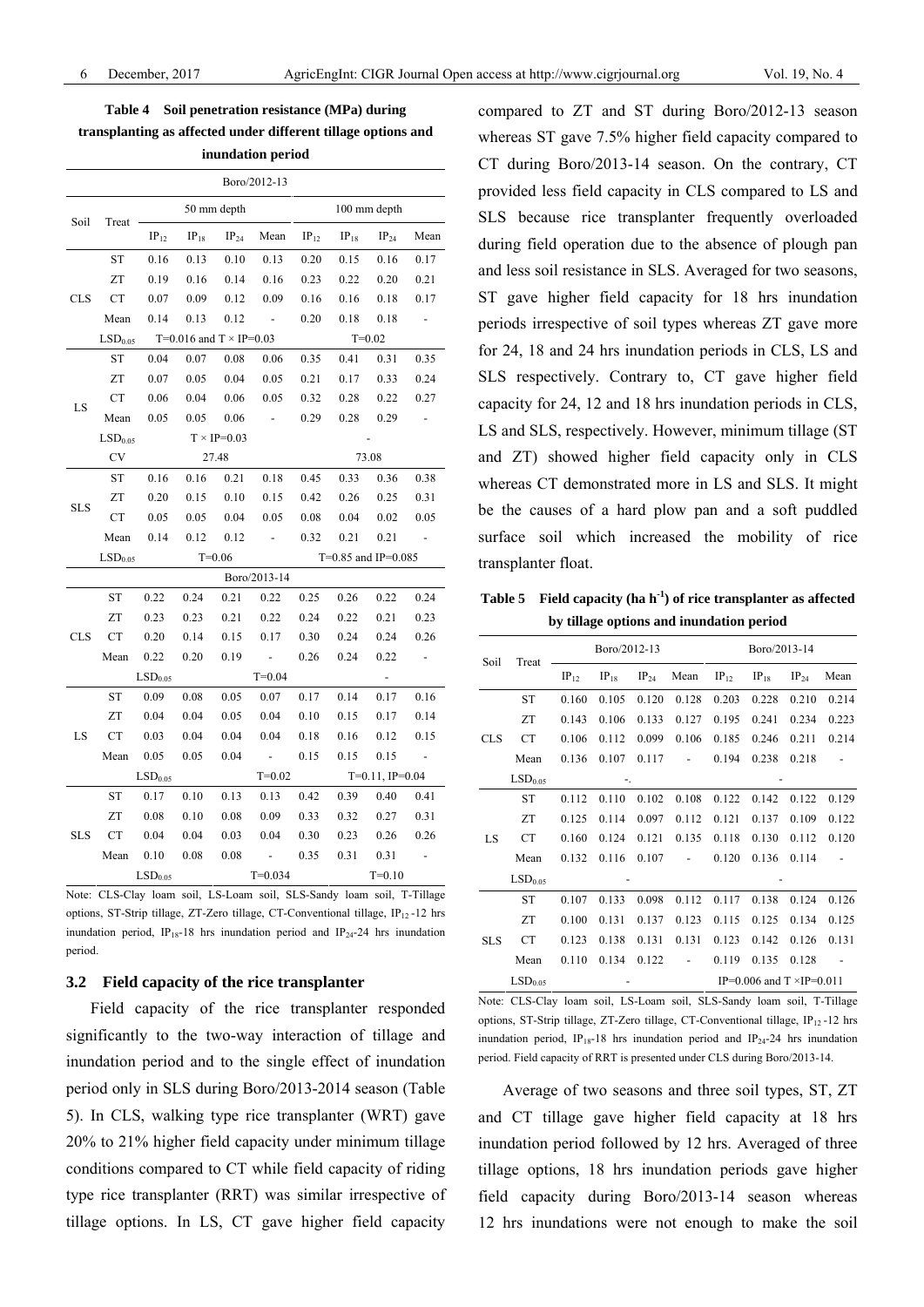softer enough in SLS. As a result, rice transplanter vibrated during field operation. Contrary to, 24 hrs inundations made the soil too soft in the same soil type. It was also observed that the field capacity of the rice transplanter related inversely with the soil penetration resistance up to 50 mm depth in CLS, LS and SLS. Kumar et al., (2012) reported that the soil penetration resistance is directly related to the inundation period and 12-24 hrs of inundation is necessary for successful non-puddled mechanical transplanting. Behera and Varshney (2003) also studied the correlation between puddling and mobility of the transplanter and found they are inversely proportional.

# **3.3 Fuel consumption for mechanical transplanting of rice**

Fuel consumption of the rice transplanter varied significantly with the interaction of tillage  $\times$  inundation period only in SLS during both the seasons (Table 6). In SLS, significantly higher volume of fuel  $(4.9 \text{ to } 5.4 \text{ L ha}^{-1})$ was required in CT for 12 hrs inundation whereas significantly lower in  $ZT$  (3.1 to 3.7 L ha<sup>-1</sup>) for 24 hrs inundation irrespective of seasons. Averaged of two seasons, minimum tillage saved 8% to 13% fuel requirement compared to CT whereas it was decreased with the increased of inundation periods. In CLS, tillage showed a significant effect on fuel consumption during Boro/2012-13 season and CT consumed 21% to 29% compared to ZT and ST during Boro/2012-13 season. Fuel consumption of RRT in CLS was varied significantly only with the inundation periods and 12 hrs inundation consumed significantly higher volume of fuel  $(11.7 \text{ L ha}^{-1})$ compared to the 18 hrs inundations  $(8.7 \text{ L} \text{ ha}^{-1})$ . In LS, fuel consumption did not response significantly to the interaction of tillage  $\times$  inundation period as well as to the single effect of tillage and inundation period.

Rate of fuel consumption is inversely related with the field capacity of the same machine if other factors remain same. Fuel consumption of the rice transplanter in ST and ZT was found less compared to CT because of minimum load association, more traction development and ease of mobility during operation in CLS and SLS. In LS, it was reversed because of hard plough pan and soft surface soil that help the mobility of the transplanter operation under

CT. Inundation period was found inconsistency in fuel consumption during the two seasons under three soil types. Kumar et al. (2012) noted that mechanical transplanting of rice in non-puddled conditions saved 72& transplanting cost including all related cost of machine operations. Raper et al. (1994) also stated that minimum tillage decreased the input costs for labor, fuel, tractors, and other equipment.

**Table 6 Fuel consumption (L ha-1) for rice transplanter operation as affected by tillage options and inundation period** 

|            |                     |           |           | Boro/2012-13 |                          | Boro/2013-14                                             |           |           |      |  |
|------------|---------------------|-----------|-----------|--------------|--------------------------|----------------------------------------------------------|-----------|-----------|------|--|
| Soil       | Treat               | $IP_{12}$ | $IP_{18}$ | $IP_{24}$    | Mean                     | $IP_{12}$                                                | $IP_{18}$ | $IP_{24}$ | Mean |  |
|            | <b>ST</b>           | 3.6       | 5.1       | 4.4          | 4.4                      | 10.1                                                     | 8.7       | 9.4       | 9.4  |  |
| <b>CLS</b> | ZT                  | 4.5       | 5.4       | 4.9          | 4.9                      | 12.1                                                     | 9.1       | 9.8       | 10.3 |  |
|            | <b>CT</b>           | 6.3       | 5.8       | 6.5          | 6.2                      | 12.9                                                     | 8.4       | 11.8      | 11.0 |  |
|            | Mean                | 4.8       | 5.4       | 5.3          |                          | 11.7                                                     | 8.7       | 10.3      |      |  |
|            | LSD <sub>0.05</sub> |           |           | $T = 1.16$   |                          | $IP=2.3$                                                 |           |           |      |  |
|            | <b>ST</b>           | 5.0       | 5.7       | 4.9          | 5.2                      | 5.0                                                      | 5.0       | 6.0       | 5.3  |  |
|            | ZT                  | 4.9       | 5.9       | 6.1          | 5.7                      | 3.6                                                      | 4.0       | 4.7       | 4.1  |  |
| LS         | <b>CT</b>           | 4.2       | 4.4       | 4.1          | 4.2                      | 6.1                                                      | 5.9       | 5.6       | 5.9  |  |
|            | Mean                | 4.7       | 5.3       | 5.0          |                          | 4.9                                                      | 5.0       | 5.4       |      |  |
|            | LSD <sub>0.05</sub> |           |           |              |                          |                                                          |           |           |      |  |
|            | <b>ST</b>           | 4.2       | 4.7       | 4.4          | 4.4                      | 4.3                                                      | 3.9       | 3.9       | 4.1  |  |
|            | ZT                  | 4.4       | 3.8       | 3.1          | 3.8                      | 4.5                                                      | 4.4       | 3.7       | 4.2  |  |
| <b>SLS</b> | CT                  | 4.9       | 4.1       | 4.3          | 4.4                      | 5.4                                                      | 4.3       | 4.6       | 4.8  |  |
|            | Mean                | 4.5       | 4.2       | 3.9          | $\overline{\phantom{a}}$ | 4.8                                                      | 4.2       | 4.1       |      |  |
|            | LSD <sub>0.05</sub> |           |           |              |                          | T=1.9, IP=1.4 and T×IP=2.5 T=0.22, IP=0.22 and T×IP=0.38 |           |           |      |  |

Note: CLS-Clay loam soil, LS-Loam soil, SLS-Sandy loam soil, T-Tillage options, ST-Strip tillage, ZT-Zero tillage, CT-Conventional tillage, IP<sub>12</sub>-12 hrs inundation period, IP<sub>18</sub>-18 hrs inundation period and IP<sub>24</sub>-24 hrs inundation period. Fuel consumption of RRT is presented under CLS during Boro/2013-14 only.

#### **3.4 Transplanting performance**

Transplanting performance of the mechanical rice transplanter was measured in terms of percentage of total missing hills, missing parameters as picker missing hills, floating hills, buried hills and mechanical damage hills.

#### **3.5 Total percentage of missing hills**

The total numbers of missing hills depend on transplanter failure to pick and place the seedling in all hills, damaged hills, floated hills and buried hills. Number of hills per unit area varied significantly with the interaction of tillage  $\times$  inundation period only in SLS during the season of Boro/2013-14 while ZT for 12 hrs and 18 hrs, ST for 12 hrs and CT for 18 hrs inundation periods gave significantly higher percentage of missing hills (Table 7). However, significantly lower percentage of missing hills was observed for 18, 24 and 12 hrs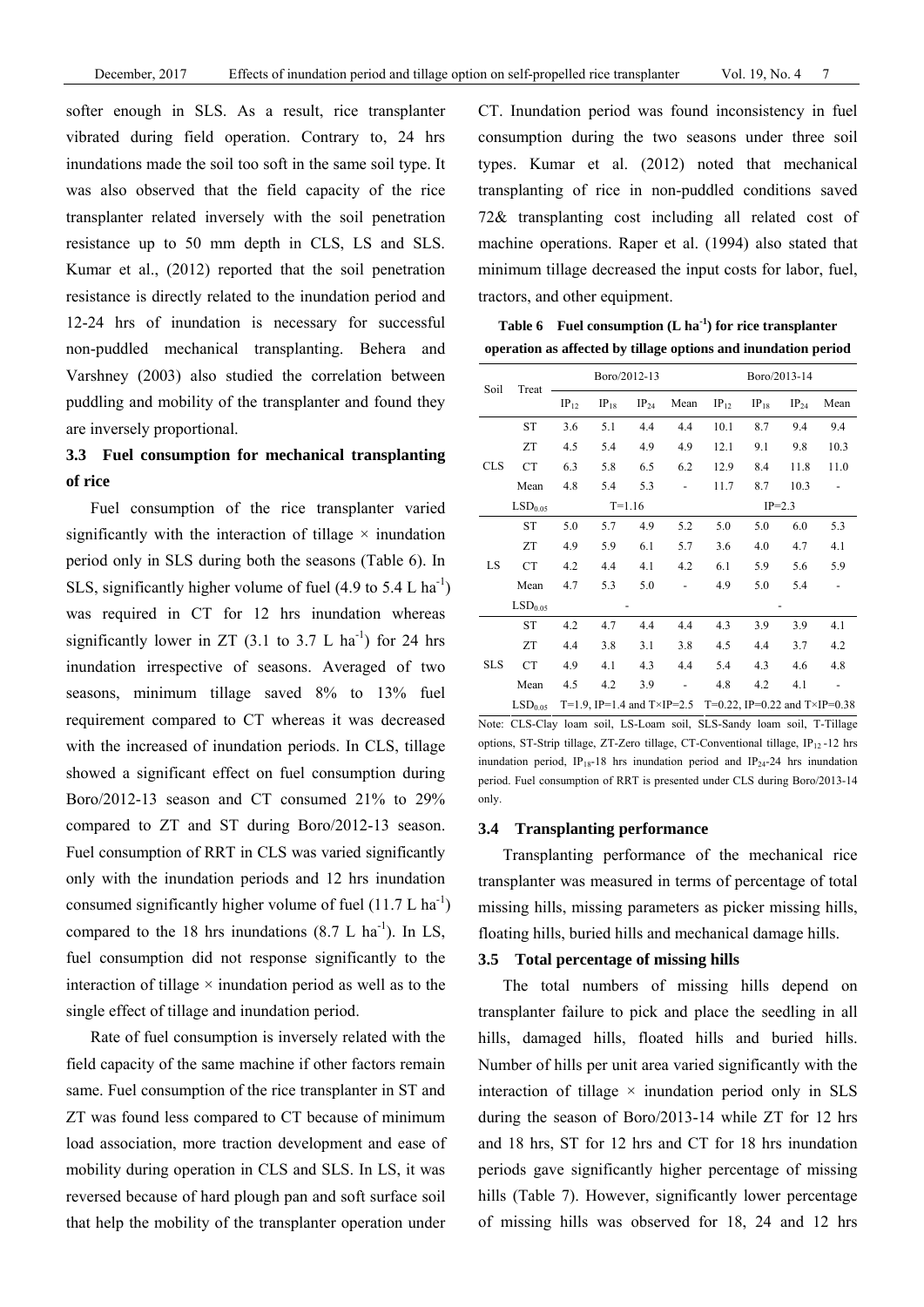inundation periods in ST, ZT and CT, respectively. On the contrary, tillage and inundation periods showed significant effect irrespective of soil types and seasons. Averaged of the two seasons and three soil types, minimum percentage of missing hills was observed in ST  $(9.7%)$  compared to ZT  $(13.0%)$  and CT  $(10.7%)$  while percentage of missing hills decreased from 13.7% to 9.2% with the increased of inundation period from 12 to 24 hrs because surface soil of ZT and ST field became soft and soil of CT plot became settlement down enough to reduce floating and buried hills and to reduce the damage and picker missing hills. Munnaf et al. (2014) observed 10.33% of total missing hills for the Kukje self-propelled rice transplanter under conventional tillage. Alizadeh et al. (2011) reported that the missing hills decreased from 13% to 8% with increasing seeding rate from 60 to 100 g per tray (tray size:  $280 \times 580 \times 25$  mm). Hossen et al. (2014) found that 140 g of seed/tray for bold grain, 130 g/tray for medium and slender grain and 120 g tray-1 for extra-long and slender paddy were suitable for minimizing the missing hills and for optimum number of seedlings per hill under different seedling adjustment options for the present transplanter.

**Table 7 Percentage of missing hills as affected by tillage options and inundation period** 

| Soil       | Treat               |           | Boro/2012-13           |           |      |                        | Boro/2013-14                          |           |      |  |
|------------|---------------------|-----------|------------------------|-----------|------|------------------------|---------------------------------------|-----------|------|--|
|            |                     | $IP_{12}$ | $IP_{18}$              | $IP_{24}$ | Mean | $IP_{12}$              | $IP_{18}$                             | $IP_{24}$ | Mean |  |
|            | <b>ST</b>           | 12.5      | 11.5                   | 6.3       | 10.1 | 11.1                   | 5.6                                   | 6.7       | 7.8  |  |
| <b>CLS</b> | ZT                  | 16.7      | 10.4                   | 9.4       | 12.2 | 14.4                   | 11.1                                  | 10.0      | 11.9 |  |
|            | <b>CT</b>           | 13.5      | 8.3                    | 7.3       | 9.7  | 11.1                   | 10.0                                  | 7.8       | 9.6  |  |
|            | Mean                | 14.2      | 10.1                   | 7.6       |      | 12.2                   | 8.9                                   | 8.2       |      |  |
|            | LSD <sub>0.05</sub> |           | $T=2.25$ and $IP=3.00$ |           |      | $T=2.31$ and $IP=2.31$ |                                       |           |      |  |
|            | <b>ST</b>           | 13.1      | 5.9                    | 11.9      | 10.3 | 11.9                   | 7.1                                   | 10.7      | 9.9  |  |
|            | ZT                  | 20.2      | 15.5                   | 11.9      | 15.9 | 15.5                   | 13.1                                  | 10.7      | 13.1 |  |
| LS         | <b>CT</b>           | 16.7      | 15.5                   | 11.9      | 14.7 | 11.9                   | 10.7                                  | 9.5       | 10.7 |  |
|            | Mean                | 16.7      | 12.3                   | 11.9      |      | 13.1                   | 10.3                                  | 10.3      |      |  |
|            | LSD <sub>0.05</sub> |           | $T=3.06$ and IP=3.06   |           |      |                        | $T=1.97$ and $IP=1.97$                |           |      |  |
|            | <b>ST</b>           | 13.1      | 10.7                   | 7.1       | 10.3 | 14.3                   | 4.8                                   | 9.5       | 9.5  |  |
|            | <b>ZT</b>           | 15.5      | 14.3                   | 9.5       | 13.1 | 15.5                   | 13.1                                  | 7.1       | 11.9 |  |
| <b>SLS</b> | <b>CT</b>           | 11.9      | 10.7                   | 8.3       | 10.3 | 7.1                    | 10.7                                  | 9.5       | 9.1  |  |
|            | Mean                | 13.5      | 11.9                   | 8.3       |      | 12.3                   | 9.5                                   | 8.7       |      |  |
|            | LSD <sub>0.05</sub> |           | $T=1.61$ and $IP=1.61$ |           |      |                        | T=2.15, IP=2.37 and $T\times$ IP=4.10 |           |      |  |

Note: CLS-Clay loam soil, LS-Loam soil, SLS-Sandy loam soil, T-Tillage options, ST-Strip tillage, ZT-Zero tillage, CT-Conventional tillage,  $IP_{12}$ -12 hrs inundation period,  $IP_{18}$ -18 hrs inundation period and  $IP_{24}$ -24 hrs inundation period.

# **3.6 Missing parameters**

Missing hill parameters as picker missing hills,

damage hills, floating hills and buried hills affected under different tillage options and inundation periods are presented in Table 8 and Table 9 for Boro/2012-13 and Boro/2013-14 seasons, respectively.

# 3.6.1 Picker missing hills

Picker missing responded significantly only with the inundation periods in SLS and CLS during the Boro season of 2012-13 and 2013-14, respectively (Table 8). Averaged of the two seasons and three soil types, percentage of picker missing hills was counted 3.2%, 4.3% and 3.1% for ST, ZT and CT whereas it was 4.1%, 3.6% and 2.9% for 12, 18 and 24 hrs inundation periods, respectively. The highest percentage of picker missing hills was observed for 12 hrs inundation periods irrespective of soil types and seasons except LS during Boro/2013-14 season. However, 24 hrs for CLS, 18 hrs for LS and 24 hrs for SLS gave minimum percentage of picker missing hills.

**Table 8 Effect of tillage and inundation period on percentage of missing parameters during Boro/2012-13 season** 

|                     |           |                      |     | Percentage of picker missing                                |     |                              |     |               |     |                      |          |                                            |
|---------------------|-----------|----------------------|-----|-------------------------------------------------------------|-----|------------------------------|-----|---------------|-----|----------------------|----------|--------------------------------------------|
| Treat               |           | <b>CLS</b>           |     |                                                             |     | LS                           |     |               |     | <b>SLS</b>           |          |                                            |
|                     | $IP_{12}$ | $IP_{18}$            |     | $IP_{24}$ Mean $IP_{12}$ $IP_{18}$ $IP_{24}$ Mean $IP_{12}$ |     |                              |     |               |     | $IP_{18}$            |          | $IP_{24}$ Mean                             |
| <b>ST</b>           | 3.1       | 3.1                  | 2.1 | 2.8                                                         | 3.6 | 2.4                          | 4.8 | 3.6           | 4.8 | 3.6                  | 2.4      | 3.6                                        |
| ZT                  | 4.2       | 2.1                  | 3.1 | 3.1                                                         | 7.1 | 6.0                          | 4.8 | 6.0           | 7.1 | 4.8                  | 1.2      | 4.4                                        |
| <b>CT</b>           | 3.1       | 2.1                  | 3.1 | 2.8                                                         | 4.8 | 4.8                          | 3.6 | 4.4           | 1.2 | 4.8                  | 1.2      | 2.4                                        |
| Mean                | 3.5       | 2.4                  | 2.8 | $\frac{1}{2}$                                               | 5.2 | 4.4                          | 4.4 | $\frac{1}{2}$ | 4.4 | 4.4                  | 1.6      | $\overline{\phantom{0}}$                   |
| LSD <sub>0.05</sub> |           |                      |     |                                                             |     |                              |     |               |     |                      | $IP=1.8$ |                                            |
|                     |           |                      |     |                                                             |     | Percentage of damage hills   |     |               |     |                      |          |                                            |
| ST                  | 4.2       | 2.1                  | 3.1 | 3.1                                                         | 2.4 | 0.0                          | 1.2 | 1.2           | 2.4 | 3.6                  | 2.4      | 2.8                                        |
| ZT                  | 4.2       | 2.1                  | 3.1 | 3.1                                                         | 3.6 | 4.8                          | 1.2 | 3.2           | 2.4 | 3.6                  | 4.8      | 3.6                                        |
| <b>CT</b>           | 2.1       | 3.1                  | 2.1 | 2.4                                                         | 3.6 | 0.0                          | 1.2 | 1.6           | 2.4 | 1.2                  | 1.2      | 1.6                                        |
| Mean                | 3.5       | 2.4                  | 2.8 | 2.9                                                         | 3.2 | 1.6                          | 1.2 | 2.0           | 2.4 | 2.8                  | 2.8      | 2.6                                        |
| LSD <sub>0.05</sub> |           |                      |     |                                                             |     |                              |     |               |     |                      |          |                                            |
|                     |           |                      |     |                                                             |     | Percentage of floating hills |     |               |     |                      |          |                                            |
| ST                  | 4.2       | 5.2                  | 1.0 | 3.5                                                         | 7.1 | 3.6                          | 4.8 | 5.2           | 4.8 | 3.6                  | 2.4      | 3.6                                        |
| ZT                  | 8.3       | 5.2                  | 3.1 | 5.6                                                         | 7.1 | 4.8                          | 6.0 | 6.0           | 6.0 | 6.0                  | 3.6      | 5.2                                        |
| <b>CT</b>           | 1.0       | 0.0                  | 0.0 | 0.3                                                         | 3.6 | 4.8                          | 1.2 | 3.2           | 2.4 | 2.4                  | 0.0      | 1.6                                        |
| Mean                | 4.5       | 3.5                  | 1.4 | 3.1                                                         | 6.0 | 4.4                          | 4.0 | 4.8           | 4.4 | 4.0                  | 2.0      | 3.4                                        |
| LSD <sub>0.05</sub> |           | $T=2.7$ and $IP=1.4$ |     |                                                             |     | $T=2.2$ and $IP=2.2$         |     |               |     | $T=1.4$ and $IP=1.8$ |          |                                            |
|                     |           |                      |     |                                                             |     | Percentage of buried hills   |     |               |     |                      |          |                                            |
| <b>ST</b>           | 1.0       | 1.0                  | 0.0 | 0.7                                                         | 0.0 | 0.0                          | 1.2 | 0.4           | 1.2 | 0.0                  | 0.0      | 0.4                                        |
| ZT                  | 0.0       | 1.0                  | 0.0 | 0.3                                                         | 2.4 | 0.0                          | 0.0 | 0.8           | 0.0 | 0.0                  | 0.0      | 0.0                                        |
| <b>CT</b>           | 7.3       | 3.1                  | 2.1 | 4.2                                                         | 4.8 | 6.0                          | 6.0 | 5.6           | 6.0 | 6.0                  | 2.4      | 4.8                                        |
| Mean                | 2.8       | 1.7                  | 0.7 | 1.7                                                         | 2.4 | 2.0                          | 2.4 | 2.2           | 2.4 | 2.0                  | 0.8      | 1.7                                        |
| LSD <sub>0.05</sub> |           | $T=1.0$ and $IP=1.4$ |     |                                                             |     |                              |     |               |     |                      |          | T=3.9 and T×IP=4.6 T=2.6, IP=0.9, T×IP=2.9 |

Note: CLS-Clay loam soil, LS-Loam soil, SLS-Sandy loam soil, T-Tillage options, ST-Strip tillage, ZT-Zero tillage, CT-Conventional tillage,  $IP_{12}$ -12 hrs inundation period, IP<sub>18</sub>-18 hrs inundation period and IP<sub>24</sub>-24 hrs inundation period.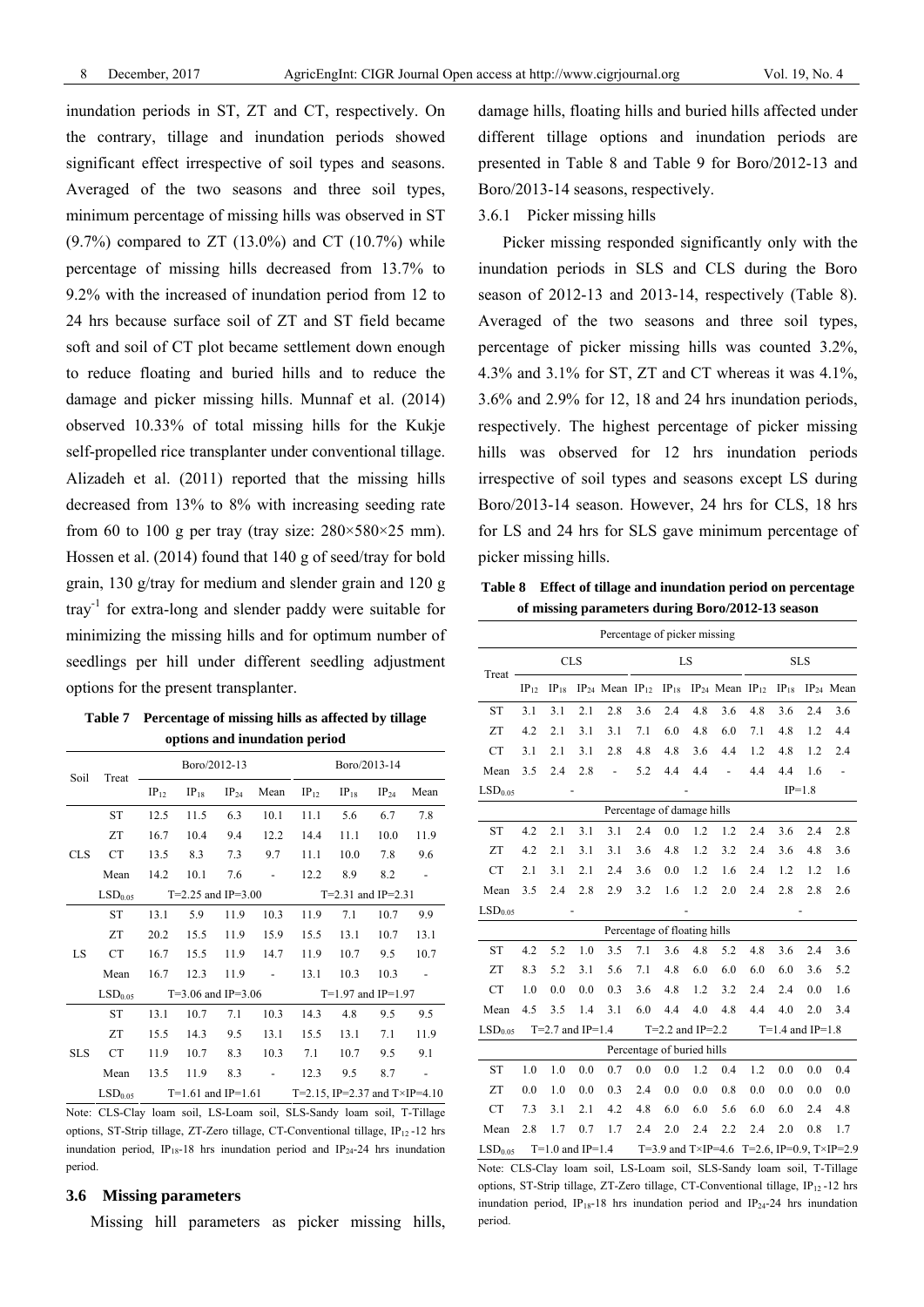#### 3.6.2 Damage hills

Damage hills varied significantly only with the tillage options in CLS and SLS during the Boro/2013-14 season where ZT demonstrated significantly higher percentage of damage hills (Table 9). Averaged of the two seasons and three soil types, ST, ZT and CT reported 1.8%, 2.8% and 1.3% of damage hills, respectively. However, 12 hrs inundation periods demonstrated a higher percentage of damage hills (2.4%) followed by 24 hrs (1.8%) while it was lower for 18 hrs inundation period (1.7%).

**Table 9 Effect of tillage and inundation period on percentage of missing parameters during Boro/2013-14 season** 

|                     |           |            |           | Percentage of picker missing |     |                            |         |                                                                                      |     |                            |            |                          |
|---------------------|-----------|------------|-----------|------------------------------|-----|----------------------------|---------|--------------------------------------------------------------------------------------|-----|----------------------------|------------|--------------------------|
| Treat               |           | <b>CLS</b> |           |                              |     |                            | LS      |                                                                                      |     |                            | <b>SLS</b> |                          |
|                     | $IP_{12}$ | $IP_{18}$  |           |                              |     |                            |         | $IP_{24}$ Mean $IP_{12}$ $IP_{18}$ $IP_{24}$ Mean $IP_{12}$ $IP_{18}$ $IP_{24}$ Mean |     |                            |            |                          |
| <b>ST</b>           | 5.6       | 3.3        | 1.1       | 3.3                          | 2.4 | 1.2                        | 3.6     | 2.4                                                                                  | 4.8 | 1.2                        | 3.6        | 3.2                      |
| <b>ZT</b>           | 4.4       | 4.4        | 2.2       | 3.7                          | 2.4 | 3.6                        | 4.8     | 3.6                                                                                  | 4.8 | 6.0                        | 3.6        | 4.8                      |
| <b>CT</b>           | 3.3       | 2.2        | 2.2       | 2.6                          | 2.4 | 3.6                        | 2.4     | 2.8                                                                                  | 3.6 | 4.8                        | 2.4        | 3.6                      |
| Mean                | 4.4       | 3.3        | 1.9       | $\frac{1}{2}$                | 2.4 | 2.8                        | 3.6     | $\overline{a}$                                                                       | 4.4 | 4.0                        | 3.2        |                          |
| LSD <sub>0.05</sub> |           | $IP=1.7$   |           |                              |     |                            |         |                                                                                      |     |                            |            |                          |
|                     |           |            |           | Percentage of damage hills   |     |                            |         |                                                                                      |     |                            |            |                          |
| <b>ST</b>           | 1.1       | 0.0        | 2.2       | 1.1                          | 2.4 | 1.2                        | 2.4     | 2.0                                                                                  | 1.2 | 0.0                        | 0.0        | 0.4                      |
| <b>ZT</b>           | 3.3       | 2.2        | 1.1       | 2.2                          | 3.6 | 2.4                        | 2.4     | 2.8                                                                                  | 2.4 | 2.4                        | 0.0        | 1.6                      |
| <b>CT</b>           | 2.2       | 0.0        | 0.0       | 0.7                          | 0.0 | 1.2                        | 2.4     | 1.2                                                                                  | 0.0 | 0.0                        | 1.2        | 0.4                      |
| Mean                | 2.2       | 0.7        | 1.1       | $\frac{1}{2}$                | 2.0 | 1.6                        | 2.4     | $\frac{1}{2}$                                                                        | 1.2 | 0.8                        | 0.4        |                          |
| LSD <sub>0.05</sub> |           |            | $T = 0.8$ |                              |     |                            |         |                                                                                      |     |                            | $T = 0.01$ |                          |
|                     |           |            |           | Percentage of floating hills |     |                            |         |                                                                                      |     |                            |            |                          |
| <b>ST</b>           | 4.4       | 2.2        | 1.1       | 2.6                          | 6.0 | 3.6                        | 4.8     | 4.8                                                                                  | 7.1 | 3.6                        | 4.8        | 5.2                      |
| ZT                  | 5.6       | 4.4        | 6.7       | 5.6                          | 7.1 | 6.0                        | 3.6     | 5.6                                                                                  | 8.3 | 4.8                        | 3.6        | 5.6                      |
| <b>CT</b>           | 0.0       | 2.2        | 1.1       | 1.1                          | 1.2 | 0.0                        | 0.0     | 0.4                                                                                  | 0.0 | 0.0                        | 2.4        | 0.8                      |
| Mean                | 3.3       | 3.0        | 3.0       | $\overline{\phantom{0}}$     | 4.8 | 3.2                        | 2.8     | $\overline{\phantom{a}}$                                                             | 5.2 | 2.8                        | 3.6        | $\overline{\phantom{a}}$ |
| LSD <sub>0.05</sub> |           | $T = 1.3$  |           |                              |     | $T=3.1$ and $IP=1.6$       |         |                                                                                      |     | T=4.2 and $T\times IP=2.9$ |            |                          |
|                     |           |            |           |                              |     | Percentage of buried hills |         |                                                                                      |     |                            |            |                          |
| <b>ST</b>           | 0.0       | 0.0        | 2.2       | 0.7                          | 1.2 | 1.2                        | 0.0     | 0.8                                                                                  | 1.2 | 0.0                        | 1.2        | 0.8                      |
| ZT                  | 1.1       | 0.0        | 0.0       | 0.4                          | 2.4 | 1.2                        | 0.0     | 1.2                                                                                  | 0.0 | 0.0                        | 0.0        | 0.0                      |
| <b>CT</b>           | 5.6       | 5.6        | 4.4       | 5.2                          | 8.3 | 6.0                        | 4.8     | 6.3                                                                                  | 3.6 | 6.0                        | 3.6        | 4.4                      |
| Mean                | 2.2       | 1.9        | 2.2       | $\frac{1}{2}$                | 4.0 | 2.8                        | 1.6     | $\centerdot$                                                                         | 1.6 | 2.0                        | 1.6        | $\overline{a}$           |
| LSD <sub>0.05</sub> |           | $T = 2.5$  |           |                              |     |                            | $T=1.6$ |                                                                                      |     |                            | $T = 1.8$  |                          |

Note: CLS-Clay loam soil, LS-Loam soil, SLS-Sandy loam soil, T-Tillage options, ST-Strip tillage, ZT-Zero tillage, CT-Conventional tillage,  $IP_{12}$ -12 hrs inundation period,  $IP_{18}$ -18 hrs inundation period and  $IP_{24}$ -24 hrs inundation period.

# 3.6.3 Floating hills

The two-way interaction of tillage  $\times$  inundation period demonstrated significant effect on percentage of floating hills only in SLS during Boro/2013-14 season where significantly higher percentage of floating hills was observed for 12 hrs inundation periods in ZT (8.3%) and ST (7.1%). Floating hills was not observed for 12 and

18 hrs inundation periods in CT. Floating hills responded significantly with the tillage options irrespective of seasons and soil types where significantly higher percentage was observed in ZT followed by ST. Inundation period also showed a significant effect on floating hills irrespective of seasons and soil types except CLS during Boro/2013-14 season. Floating hills decreased with the increased of inundation period irrespective of soil types and seasons. Significantly higher percentage of floating hills was observed for 12 hrs and lower for 24 hrs inundation periods. Indeed, average of two seasons and three soil types ST, ZT and CT reported 4.2%, 5.6% and 1.2% of floating hills, respectively. However, 12, 18 and 24 hrs inundation periods reported 4.7%, 3.4% and 2.8% of floating hills, respectively.

# 3.6.4 Buried hills

Buried hills responded significantly to the two-way interaction of tillage  $\times$  inundation period in LS and SLS during the Boro/2012-13 seasons whereas tillage demonstrated significant effect irrespective of seasons and soil types. However, it was varied significantly with the inundation periods in CLS and SLS during Boro/2012-13 season. The highest percentage of missing hills was observed in CT irrespective of seasons and soil types. Averaged of the two seasons and three soil types, ST, ZT and CT tillage reported 0.6%, 0.5% and 5.1% of buried hills, respectively. The highest percentages of buried hills were also observed for 12 hrs inundation periods (2.6%) while the lowest for 24 hrs inundation period (1.6%) over two seasons and three soil types.

Missing hills are the sum of rotary picker missing, buried, floating and damaged hills missing. Irrespective of soil types, ZT demonstrated more missing hills during both the seasons because of more floating hills. Contrary to, less missing hills were observed in ST. In ZT, hole created by the rotary picker of the transplanter was not re-filled by mud or loosed soil after seedling placement resulting more floating hills due to un-griped seedling in the field. Optimum inundation period might be the provable solution to reduce floating hills under minimum tillage. ST demonstrated less buried and floating hills compared to CT and ZT as a result minimum missing hills in ST. However, seedling placement hole re-filled by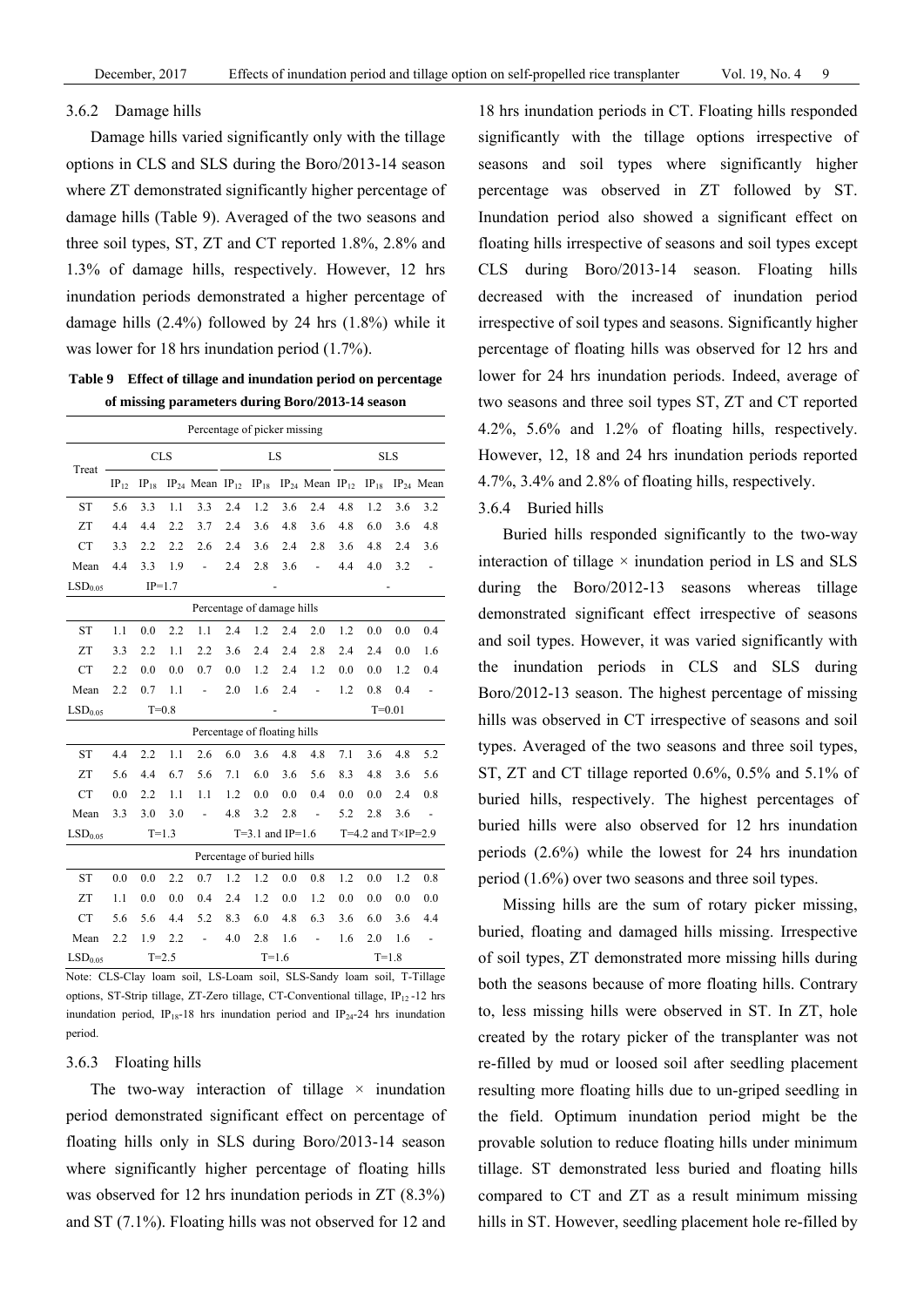soil-mud resulting less floating hills and water-soil mud pool is not created by the skid of transplanter resulting less buried hills. In CT, water-soil mud pool created by the skid of transplanter during transplanter operation consequently hills of the adjacent transplanted lines buried into the soil. Depth of transplanting in CT due to sinkage of float might be another cause of buried hills. Buried hills might be reduced by sufficient settlement of soil after final preparation of the land. Mufti and Khan (1995) reported that missing hill mostly depends upon the seedling density and its uniformity in the mat.

# **3.7 Yield performance**

Yield performance was measured in terms of grain and straw yield described as follows.

#### 3.7.1 Grain yield

Grain yield varied significantly with the two-way interaction of tillage  $\times$  inundation period in SLS during the both seasons where ST for 18 hrs and ZT for 24 hrs inundation period gave significantly higher grain yield (Table 10). Inundation periods showed a significant effect on grain yield irrespective of soil types and seasons while 24 hrs inundation periods gave significantly higher yield which was statistically similar with 18 hrs inundation period except SLS during Boro/2013-14 season. However, tillage showed a significant effect in LS and SLS during Boro/2012-13 season. In LS, ST and CT gave significantly higher yield compared to ZT during Boro/2012-13 season. On the contrary, ST gave significantly higher yield compared to ZT and CT during the same season in SLS. Indeed, ST, ZT and CT gave higher yield for 18 (6.1 t ha<sup>-1</sup>), 24 (6.0 t ha<sup>-1</sup>) and 24 hrs  $(5.9 \text{ t} \text{ ha}^{-1})$  inundation periods respectively over the soil types and seasons.

ST gave higher grain yield of rice compared to ZT and CT in irrespective of seasons and soil types except CLS during Boro 2012-13 seasons where ZT gave higher yield. De Datta et. al. (1979), Rodriguez and Lal (1979) reported that ZT and minimum tillage systems produced rice grain yield similar to the conventional tillage. It has also been reported that in clay soil, minimum tillage produced the similar grain yield as through conventional tillage (Sharma et al 1988). Haque et al. (2014) noticed significantly higher rice grain yield (6.00 t/ha) attained from ST compared to CT during the Boro 2012-13 season in 29 on-farm demonstration sites in different locations of Bangladesh. Bajpai et al. (2000) found equally effective for grain yield of rice in both puddling and non-puddling condition. However, non-puddling of rice produced significantly higher wheat grain yield than that of wheat followed by puddled rice. There have been no significant differences between 18 and 24 hrs inundation periods. ZT and ST showed better performance under 24 and 18 hrs inundation periods, respectively where CT showed inconsistent performance in both 18 and 24 hrs inundations. This result is directly related with the transplanter performance because transplanter mostly showed better performance in ST, ZT and CT for 18, 24 and 18/24 hrs inundation periods in terms of hills per unit area, plant to plant distance, number of plants per hill and missing parameters (all data are not shown in the text).

**Table 10 Field grain yield (t ha-1 at 14% mc) as affected under different tillage options and inundation period** 

| Soil       | Treat                                             |           |                      | Boro/2012-13 |      | Boro/2013-14      |           |           |      |  |  |
|------------|---------------------------------------------------|-----------|----------------------|--------------|------|-------------------|-----------|-----------|------|--|--|
|            |                                                   | $IP_{12}$ | $IP_{18}$            | $IP_{24}$    | Mean | $IP_{12}$         | $IP_{18}$ | $IP_{24}$ | Mean |  |  |
|            | <b>ST</b>                                         | 4.7       | 5.1                  | 5.3          | 5.0  | 5.4               | 5.9       | 5.7       | 5.7  |  |  |
| <b>CLS</b> | ZT                                                | 5.2       | 5.2                  | 5.6          | 5.3  | 5.1               | 5.3       | 5.8       | 5.4  |  |  |
|            | <b>CT</b>                                         | 4.8       | 5.4                  | 5.7          | 5.3  | 5.3               | 5.8       | 5.6       | 5.6  |  |  |
|            | Mean                                              | 4.9       | 5.2                  | 5.5          |      | 5.3               | 5.6       | 5.7       | -    |  |  |
|            | LSD <sub>0.05</sub>                               |           |                      | $IP=0.40$    |      | $IP=0.29$         |           |           |      |  |  |
|            | <b>ST</b>                                         | 4.7       | 5.5                  | 5.4          | 5.2  | 7.1               | 7.5       | 7.3       | 7.3  |  |  |
|            | <b>ZT</b>                                         | 4.3       | 4.5                  | 4.8          | 4.5  | 6.8               | 7.3       | 7.5       | 7.2  |  |  |
| LS         | <b>CT</b>                                         | 4.7       | 4.8                  | 5.3          | 4.9  | 6.9               | 7.2       | 7.1       | 7.1  |  |  |
|            | Mean                                              | 4.6       | 4.9                  | 5.2          |      | 7.0               | 7.3       | 7.3       |      |  |  |
|            | LSD <sub>0.05</sub>                               |           | $T=0.23$ and IP=0.23 |              |      |                   |           | $IP=0.28$ |      |  |  |
|            | <b>ST</b>                                         | 6.0       | 6.9                  | 6.3          | 6.4  | 5.3               | 5.8       | 5.3       | 5.5  |  |  |
|            | <b>ZT</b>                                         | 5.2       | 5.8                  | 6.5          | 5.8  | 4.8               | 5.3       | 5.8       | 5.3  |  |  |
| <b>SLS</b> | <b>CT</b>                                         | 5.5       | 5.6                  | 6.3          | 5.8  | 5.5               | 5.1       | 5.2       | 5.3  |  |  |
|            | Mean                                              | 5.6       | 6.1                  | 6.4          |      | 5.2               | 5.4       | 5.4       |      |  |  |
|            | LSD <sub>0.05</sub> T=0.25, IP=0.25 and T×IP=0.42 |           |                      |              |      | $T\times IP=0.64$ |           |           |      |  |  |

Note: CLS-Clay loam soil, LS-Loam soil, SLS-Sandy loam soil, T-Tillage options, ST-Strip tillage, ZT-Zero tillage, CT-Conventional tillage, IP<sub>12</sub>-12 hrs inundation period, IP<sub>18</sub>-18 hrs inundation period and IP<sub>24</sub>-24 hrs inundation period.

#### **4 Conclusion**

The mechanical transplanting of rice has been considered the most promising option, as it saves labor and fuel consumption for transplanting and attains high productivity. However, the mechanical rice transplanter operation and rice production under minimum tillage were found satisfactory irrespective of soil types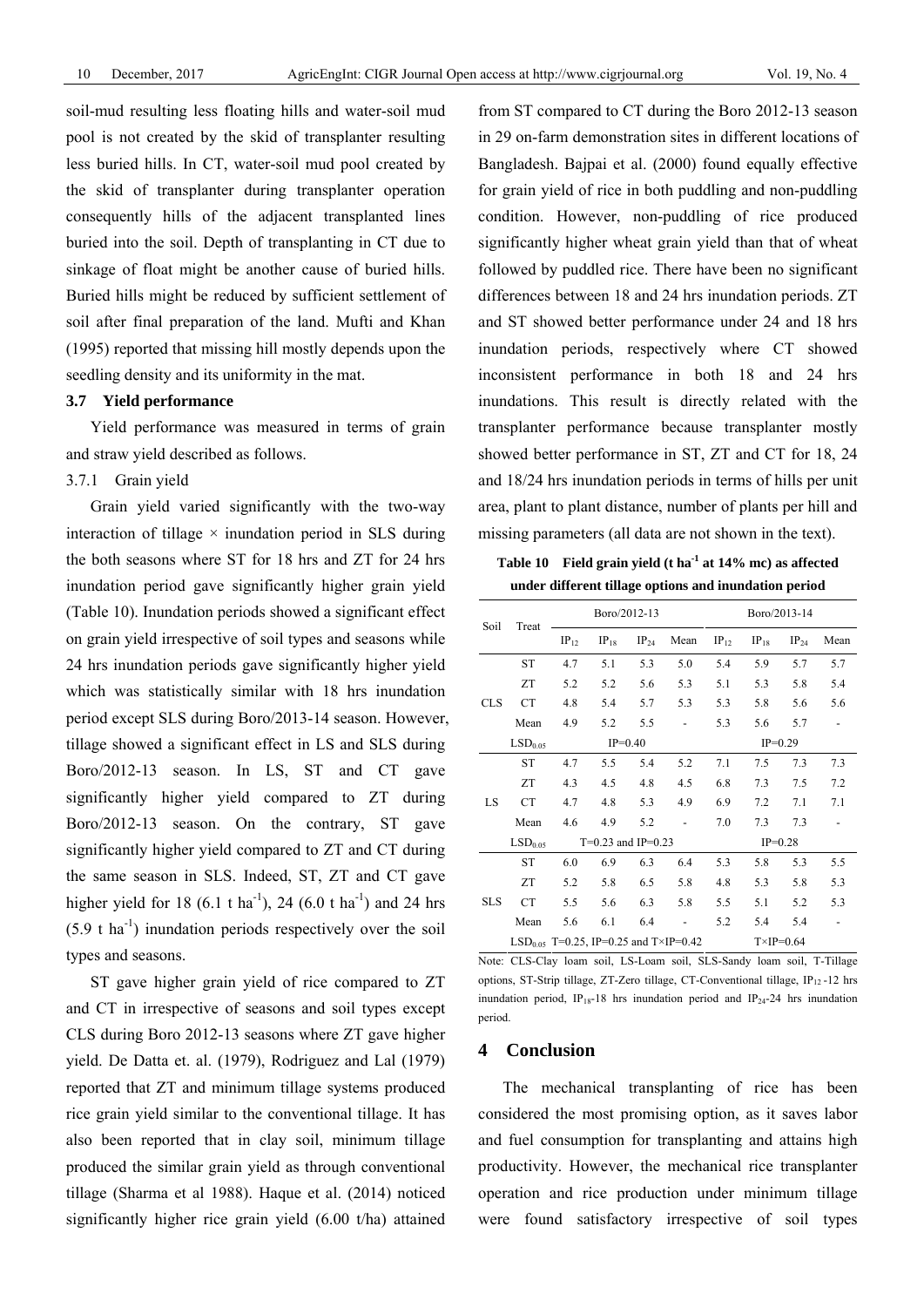#### **Acknowledgements**

We would like to thank Australian Centre for International Agricultural Research (ACIAR), Bangladesh Rice Research Institute (BRRI), Bangladesh Agricultural University (BAU) and land owners for providing great help to conduct the research.

# **References**

- Adhikari, U., S. Justice, J. Tripathi, and M. R. Bhatta. 2006. Performance Evaluation of Non-Puddled Rice Transplanting Methods. Proceeding of the *"25th National Summer Crop Workshop"* under National Wheat Research Program. Bhairahawa, Nepal.
- Bajpaia, R. K., and R. P. Tripathi. 2000. Evaluation of non-puddling under shallow water tables and alternative tillage methods on soil and crop parameters in a rice-wheat system in Uttar Pradesh. *Journal of Soil and Tillage Research*, 55(2000): 99-106.
- Behera, B. K., and B. P. Varshney. 2003. Studies on optimization of puddled soil characteristics for self-propelled rice transplanter, *Agricultural Mechanization In Asia Africa And Latin America*, 34(3; SEAS SUM): 12-16.
- Behera, B. K., B. P. Varshney, and A. K. Goel. 2009. Effect of Puddling on Puddled Soil Characteristics and Performance of Self-propelled Transplanter in Rice Crop. Agricultural Engineering International: the CIGR Ejournal. Vol. X. Manuscript PM 08 020. September, 2009.
- Bhagat, R. M. 2003. Rice Lands of South and South East Asia, Some Soil Physical Aspects. Palampur, India: Department of Soil Science.
- Bhuiyan, S. I. 1992. Water management in relation to crop production: case study on rice. *Outlook on Agriculture*, 21(4): 293–299.
- Black, C. A. 1965. USA. 770. *Method of Soil Analysis* (Part I and II). Madison, Wisconsin: American Society of Agronorny.
- Blake, G. R., and K. H. Hartge. 1986. Bulk density. In *Methods of soil analysis*. 2nd ed. A. Klute ed. No. 9 (Part I), 363–375. Agron: Am. Soc. Agron.
- Bouman, B. A. M., and T .P. Tuong. 2001. Field water management to save water and increase its productivity in irrigated lowland rice. *Agricultural water management*, 49(1): 11–30.
- Brown, I. A., and R. A. Quantrill. 1973. The role of minimal tillage in rice in Asia, with particular reference to Japan. *Outlook on Agriculture,* 7(4): 179–183.
- BRRI. 2013. *Annual research report*. Gazipur: Agricultural Economic Division, Bangladesh Rice Research Institute.
- Carman K. 1997. Effect of different tillage systems on soil properties and wheat yield in Middle Anatolia. *Soil and Tillage Research*, 40(3-4): 201–207.
- Center of Agriculture Machinery Extension (CAME), MOA. pp. 62-63. The training program on rice field plowing and rice transplanting mechanization technology. China: ministry of agriculture.
- De Datta, S. K., F. R. Bolton, and W. L. L. Lin. 1979. Prospects for using minimum and zero tillage in tropical lowland rice. *Weed Research*, 19(1): 9–15.
- Facon, T. 2000. Improving the irrigation service to farmers: a key in participatory irrigation management. Report of the Asian Productivity Organization (APO) Seminar *on "Organizational Change for Participatory Irrigation Management"* held in the Philippines from 23 to 27 October 2000. SEM-32-00:7-9.
- Gathala, M. K., J. K. Ladha, Y. S. Saharawat, V. Kumar, and P. K. V. K. Sharma. 2011. Effect of Tillage and Crop Establishment Methods on Physical Properties of a Medium-Textured Soil under a Seven-Year Rice−Wheat Rotation. *Soil Science Society of America Journal*, 75(5): 1851–1862.
- Gomez, K. A., and A. A. Gomez. 1984. *Statistical Procedures in Agricultural (Research2nd edition*). New York, Chichester: Wiley.
- Guerra, L. C., S. I. Bhuiyan, T. P. Tuong, and R. Barker. 1998. *Producing more rice with less water from irrigated systems (SWIM Paper 5)*. Sri Lanka: Colombo International Irrigation Management Institute.
- Gupta, R. K., and M. A. Gill. 2003. New opportunities for saving on water: Role of resource conserving technologies. In *Addressing Resource Conservation Issues in Rice-Wheat Systems of South Asia: A Resource Book*, eds. P. N. Mathur, M. Braganza, E. Chacko and S. Vijayakumar, 199-205. Rice-Wheat Consortium for the lndo-Gangetic Plains - International Maize and Wheat Improvement Center. New Delhi, India. 305 p.
- Haque, M. E., R. W. Bell, W. Vance, M. M. Rahman, and N. N. Mia. 2014. Transplanted Rice in Conservation Agriculture How is it Possible? In *Proc. 6th World Congress of Conservation Agriculture*, 22–26 June, Winnipeg, Canada.
- Hobbs, P. and M. Morris. 1996. Meeting South Asia's Future food requirement from rice-wheat cropping systems: Issues facing researchers in the post-green revolution era. NRG paper 96-01 Mexico, D.F.: CIMMYT.
- Hossen, M. A., M. M. Hossain, M. E. Haque, R. W. Bell, M. A. Rahman. 2014. Optimization of seedling density as influenced by seed rate for mechanical transplanting. In *Proc. of the*